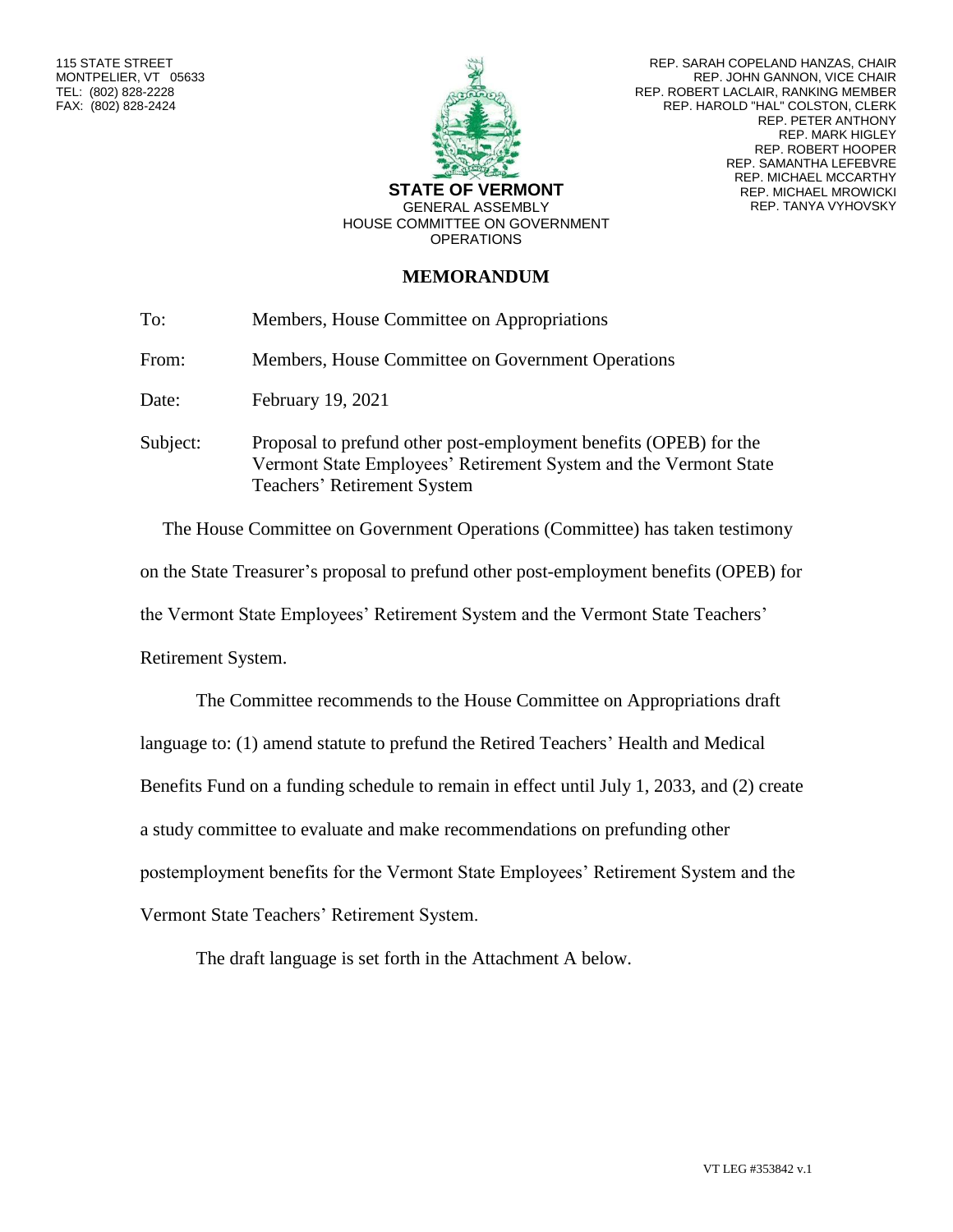## **Attachment A**

#### **Draft Language on Proposal to Prefund OPEB**

Sec. 1. 16 V.S.A § 1944b is amended to read:

§ 1944b. Retired Teachers' Health and Medical Benefits Fund

(a) There is established the Retired Teachers' Health and Medical Benefits Fund (Benefits Fund) to pay retired teacher health and medical benefits, including prescription drug benefits, when due in accordance with the terms established by the Board of Trustees of the State Teachers' Retirement System of Vermont pursuant to subsection 1942(p) and section 1944e of this title. The Benefits Fund is intended to comply with and be a tax exempt governmental trust under Section 115 of the Internal Revenue Code of 1986, as amended. The Benefits Fund shall be administered by the Treasurer.

(b) The Benefits Fund shall consist of:

(1) all monies remitted to the State on behalf of the members of the State Teachers' Retirement System of Vermont for prescription drug plans pursuant to the Employer Group Waiver Plan with Wrap pursuant to the Medicare Prescription Drug Improvement and Modernization Act of 2003;

(2) any monies appropriated by the General Assembly for the purpose of paying the health and medical benefits for retired members and their dependents provided by subsection 1942(p) and section 1944e of this title;

- (3) any monies pursuant to subsection  $\left(\frac{e}{e}\right)$  (g) of this section; and
- (4) [Repealed.]
- (5) any monies pursuant to section 1944d of this title.
- (c) No employee contributions shall be deposited in the Benefits Fund.

\* \* \*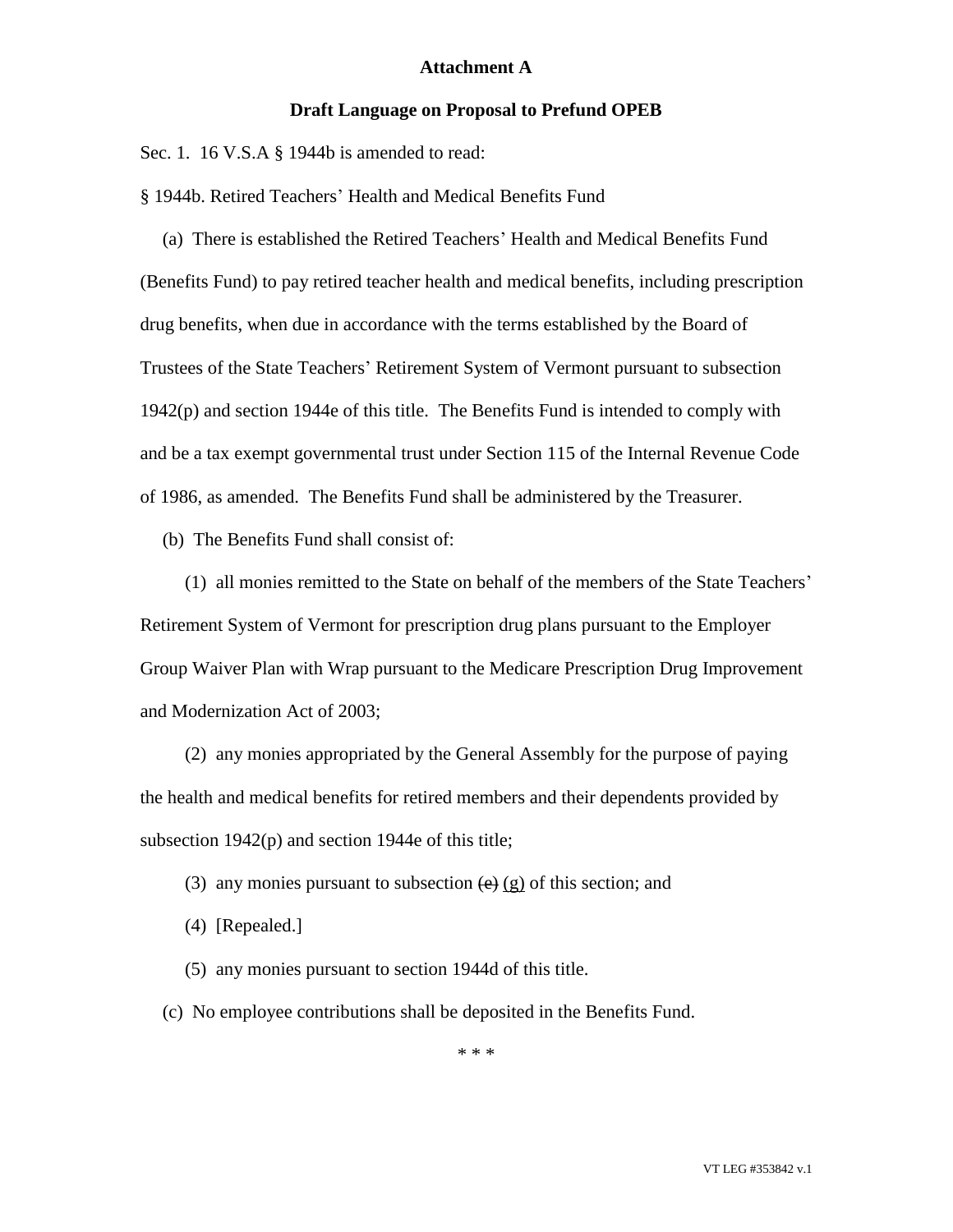(h) Beginning on July 1, 2021, and annually thereafter, the annual contributions to be made to the Benefits Fund by the State shall be determined on the basis of the funding schedule set forth in subdivision (2) of this subsection.

(1) Purpose. It is the purpose of the funding schedule and the policy of the State of Vermont to liquidate fully the net other post-employment benefit liability to the Benefits Fund.

(2) Funding schedule.

(A) The State contribution for the year beginning on July 1, 2021 shall be \$41,818,509.00.

(B) Beginning on July 1, 2022, and until the net other post-employment benefit liability to the Benefits Fund is liquidated, the annual State contribution shall be equal to the prior year's annual State contribution adjusted by the percentage increase set forth below:

(i) From July 1, 2022 to June 30, 2025, the percentage increase over the prior year's annual State contribution shall be 10.0 percent.

(ii) From July 1, 2025 and annually thereafter until such time as the net other post-employment benefit liability is fully liquidated, the percentage increase over the prior year's annual State contribution shall be 3.0 percent.

Sec. 2. 16 V.S.A § 1944d is amended to read:

§ 1944d. Employer annual charge for teacher health care

\* \* \*

(c) On or before January 15, 2033, the State Treasurer shall report on options for extension or repeal of this section, as well as other alternatives to ensure the financial stability of the Benefits Fund. The provisions of 2 V.S.A. § 20(d) regarding expiration of required reports shall not apply to the report required by this subsection.

(d) This section shall remain in effect until June 30, 2033.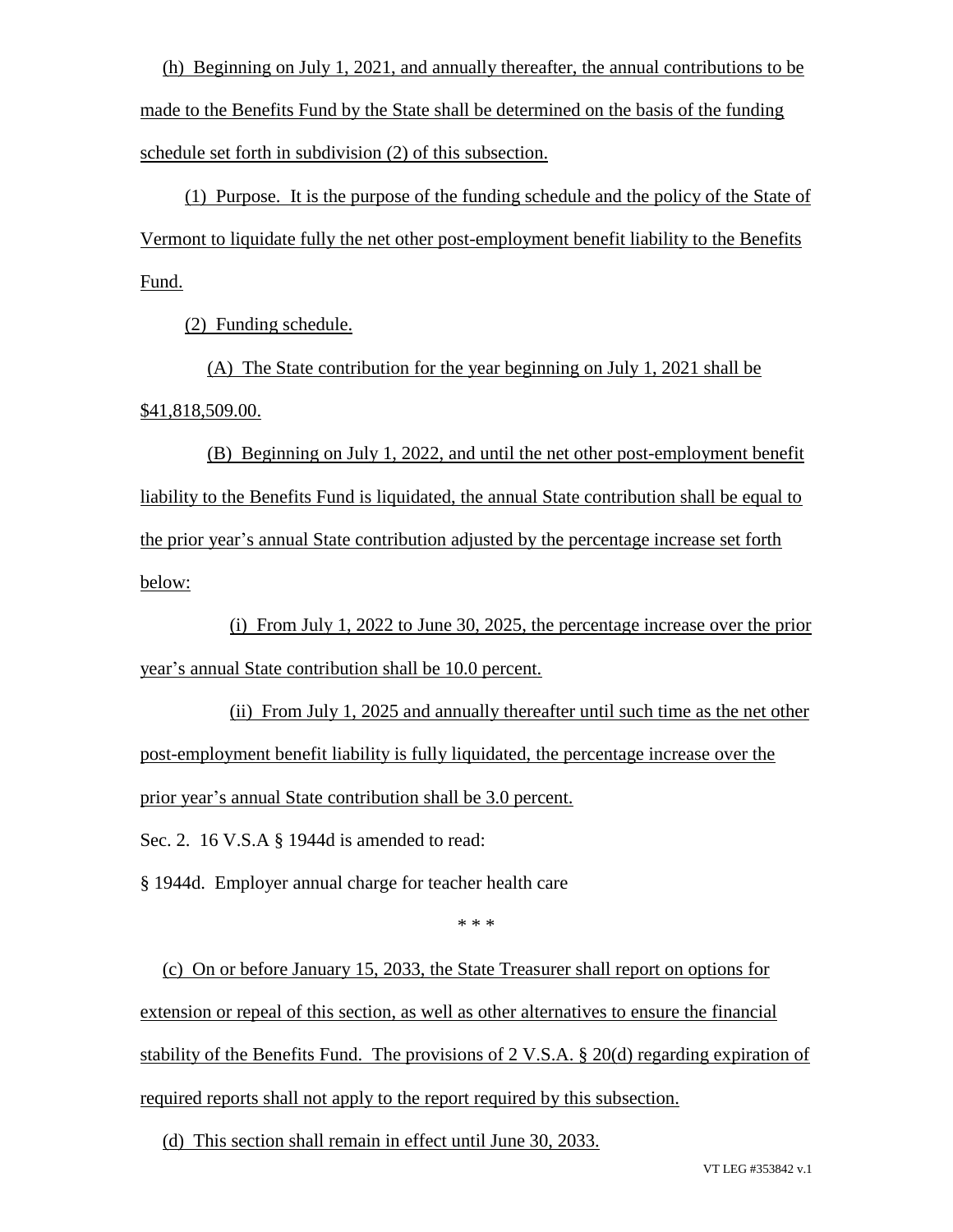Sec. 3. 2018 (Sp. Sess.) Acts and Resolves No. 11, Secs. E. 515.3 and E.515.4 are amended to read:

# Sec. E.515.3 EVALUATION OF EMPLOYER ANNUAL CHARGE FOR TEACHER HEALTH CARE; REPORT

(a) On or before January 15, 2023, the State Treasurer, in consultation with representatives from the Vermont-National Education Association and Vermont Association of School Business Officers, shall evaluate and prepare a report on the impact of repealing the employer annual charge for teacher health care. [Repealed.]

(b) The State Treasurer shall submit the report described in subsection (a) of this section to the House and Senate Committees on Appropriations. [Repealed.] Sec. E.515.4 REPEAL OF EMPLOYER ANNUAL CHARGE FOR

# TEACHER HEALTH CARE

(a) The employer annual charge for teacher health care, established in 16 V.S.A. § 1944d, is repealed on July 1, 2023. [Repealed.]

Sec. 4. OTHER POST-EMPLOYMENT BENEFITS STUDY COMMITTEE;

VERMONT STATE EMPLOYEES RETIREMENT SYSTEM;

VERMONT STATE TEACHERS' RETIREMENT SYSTEM

(a) Creation. There is created the Other Post-Employment Benefits Study Committee to evaluate the other post-employment benefits (OPEB) in the Vermont State Employees Retirement System (VSERS) and the Vermont State Teachers' Retirement System

(VSTRS).

(b) Membership. The Committee shall be composed of the following members:

(1) the Chairs of the House and Senate Committees on Government Operations or designees;

(2) the Chairs of the House and Senate Committees on Appropriations or

designees;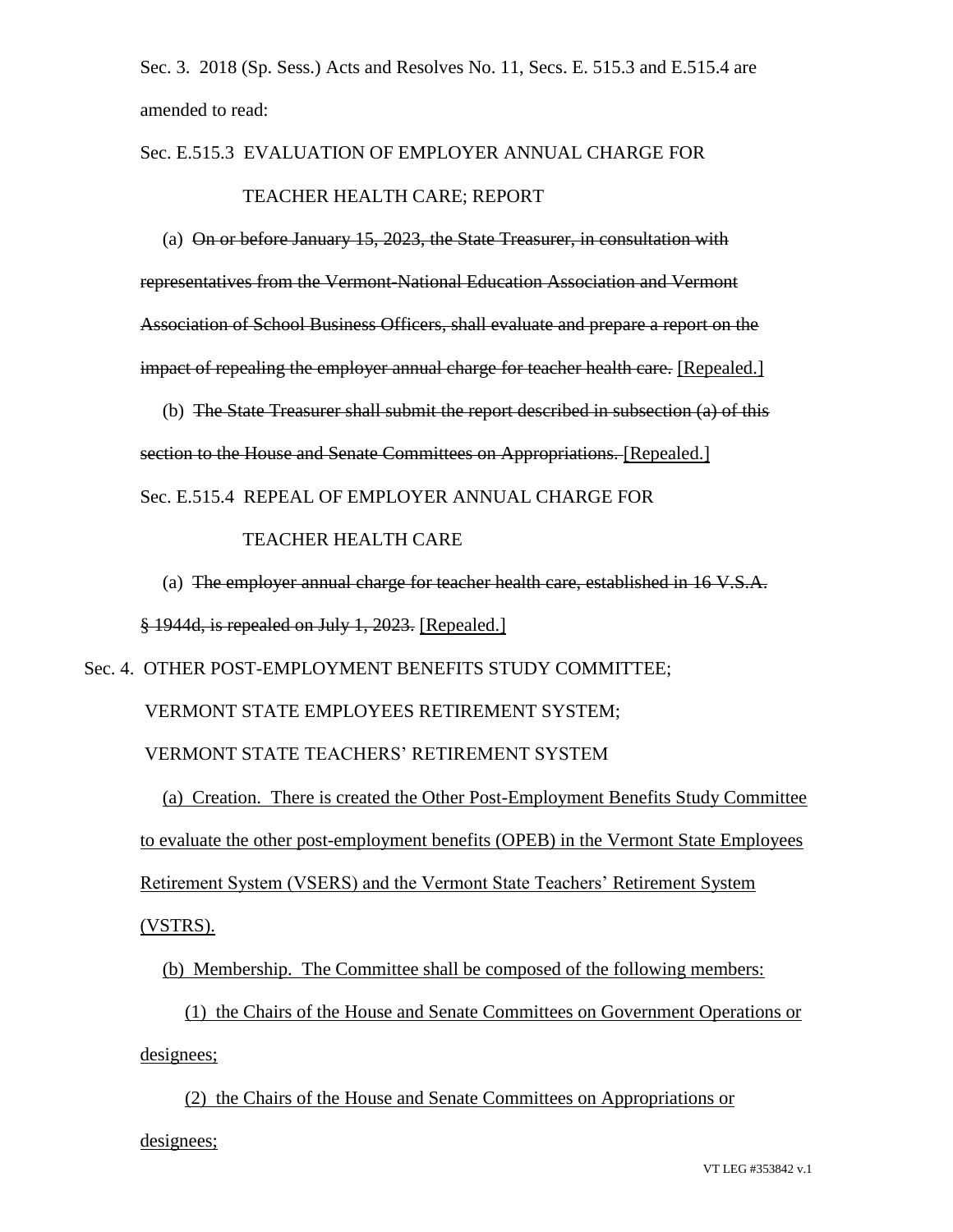(3) the State Treasurer or designee, who shall serve as Co-chair of the Committee;

(4) the Secretary of Administration or designee, who shall serve as Co-chair of the Committee;

(5) the Commissioner of Finance and Management or designee;

(6) one member of the Vermont State Employees' Association;

(7) one member of the Vermont Troopers Association; and

(8) one member of the Vermont National Education Association.

(c) Powers and duties.

(1) The Committee shall review and perform an analysis on the other post-

employment benefits for the VSERS and VSTRS and make recommendations as to the following:

(A) whether the General Assembly should consider any revisions or

enhancements to the other post-employment benefits for the VSERS and the VSTRS;

(B) whether alternative health insurance structures can reduce costs in the

VSERS and the VSTRS; and

(C) whether changes to formulas or contracts can reduce costs.

(2) The Committee shall review the actuarial and legal analyses provided by the

Treasurer as it deems appropriate in light of the financial impact of the other post-

employment benefits on the VSERS and the VSTRS.

(d) Assistance.

(1) The Committee shall have the administrative, technical, and legal assistance of the Office of Legislative Counsel and the Joint Fiscal Office.

(2) The Committee shall also be entitled to seek financial and technical assistance or services from the Office of the State Treasurer, the Agency of Administration, the Department of Financial Management, and the Department of Human Resources.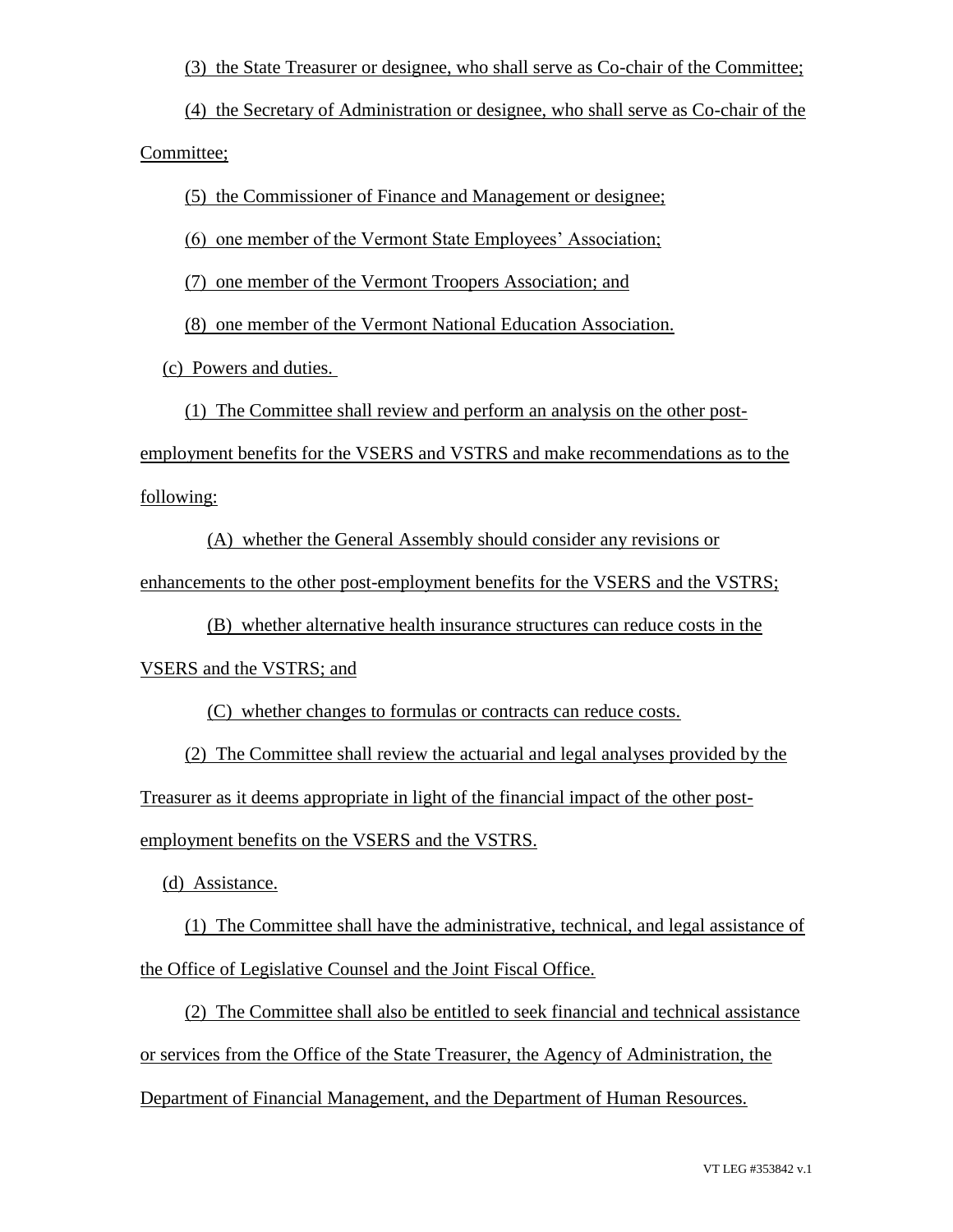(3) The State Treasurer, in consultation with the Attorney General's Office, shall be authorized to retain outside counsel to:

(A) assist in the evaluation required under subdivision  $(c)(1)$  of this section; and

(B) provide a legal opinion as to any recommendation proposed pursuant to subdivision  $(c)(1)$  of this section.

(4) The State Treasurer shall consult with an actuary in order to determine any financial impact on the VSERS and the VSTRS as a result of changes recommended under subdivision  $(c)(1)$  of this section made to other post-employment benefits.

(e) Report. On or before January 15, 2022, the Committee shall submit a written report, including recommendations described in subdivision (c)(1) of this section to the House and Senate Committees on Government Operations and on Appropriations with its findings and any recommendations for legislative action.

(f) Meetings.

(1) The State Treasurer and Secretary of Administration shall call the first meeting of the Committee to occur on or before July 15, 2021.

(2) A majority of the membership shall constitute a quorum.

(3) The Committee shall cease to exist on June 30, 2022.

(g) Compensation and reimbursement.

(1) For attendance at meetings during adjournment of the General Assembly, a legislative member of the Committee serving in his or her capacity as a legislator shall be entitled to per diem compensation and reimbursement of expenses pursuant to 2 V.S.A. § 23 for not more than nine meetings. These payments shall be made from monies appropriated to the General Assembly.

(2) Other members of the Committee shall be entitled to both per diem compensation and reimbursement of expenses as permitted under 32 V.S.A. § 1010 for